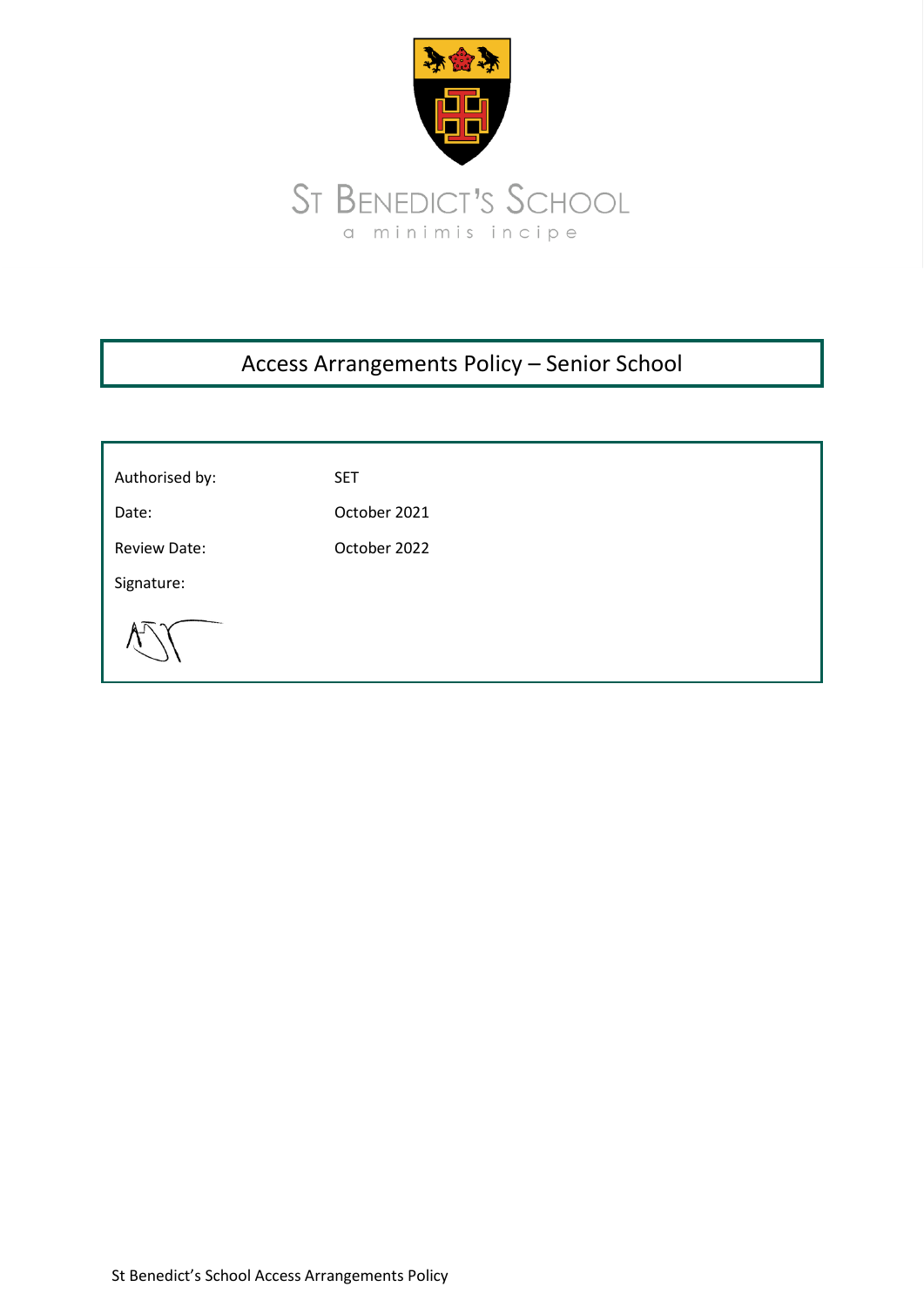## **Contents**

### **PAGE**

| The procedure for students who have an access arrangement moving from GCSE to A Level  5 |  |
|------------------------------------------------------------------------------------------|--|
|                                                                                          |  |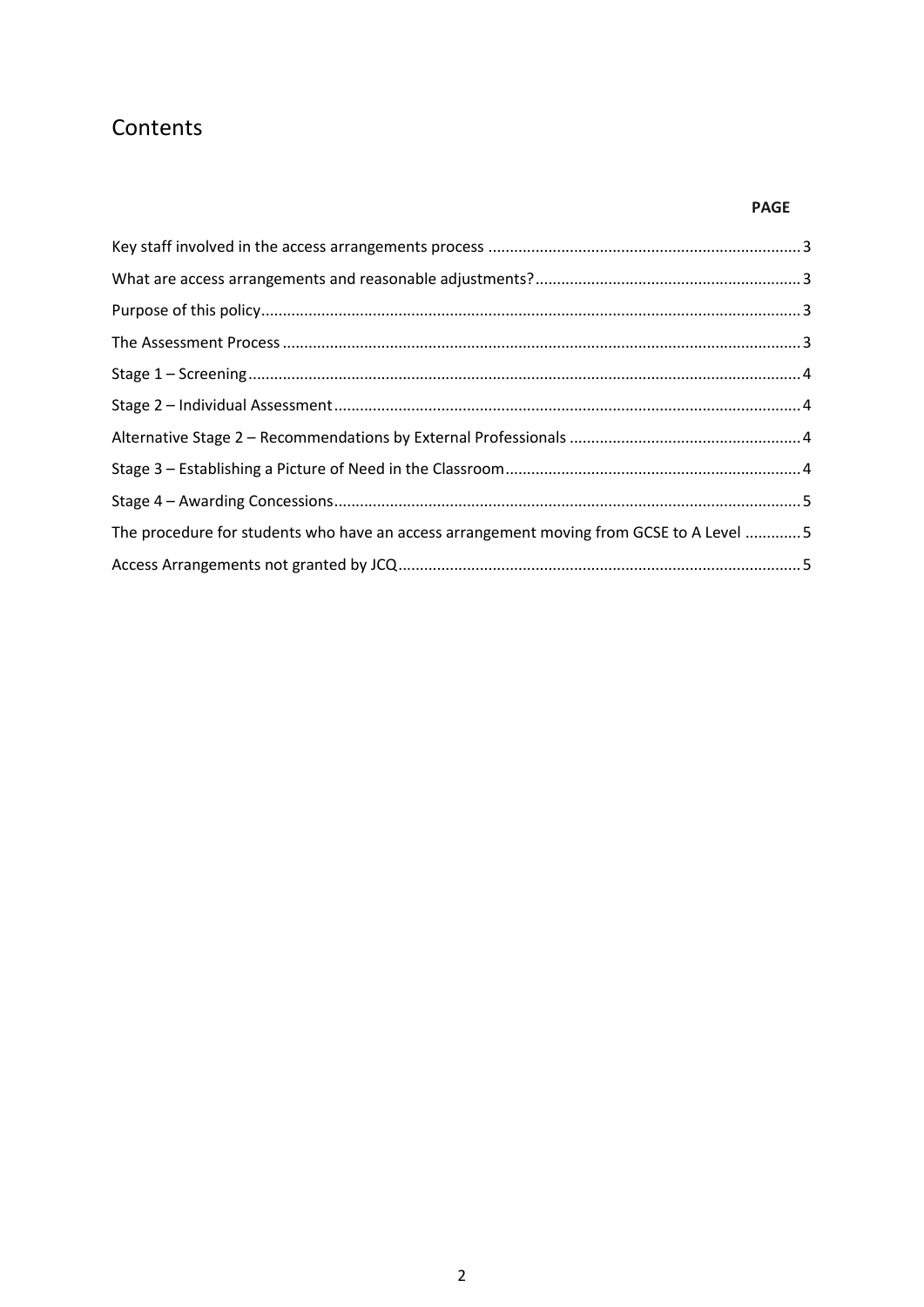#### <span id="page-2-0"></span>**Key staff involved in the access arrangements process**

| Role                                     | Name(s)                                                                                           |
|------------------------------------------|---------------------------------------------------------------------------------------------------|
| <b>SENCO</b>                             | Selina Smith, Head of Teaching and Learning Support                                               |
| SENCo Line<br>Manager (Senior<br>Leader) | Craig Wilks                                                                                       |
| <b>Head of Centre</b>                    | Andrew Johnson                                                                                    |
| Assessor(s)                              | Selina Smith                                                                                      |
| Access<br>Arrangement<br>Facilitator(s)  | Judith Wallace for Public Exams and Mock examinations<br>Selina Smith for Internal Tracking exams |

#### <span id="page-2-1"></span>**What are access arrangements and reasonable adjustments?**

#### **Access arrangements**

Access arrangements are agreed before an assessment. They allow candidates with special educational needs, disabilities or temporary injuries to access the assessment and show what they know and can do without changing the demands of the assessment. Access arrangements are the principal way in which awarding bodies and schools comply with the duty under the Equality Act 2010 to make 'reasonable adjustments' in examinations.

Examples of such 'reasonable adjustments' through access arrangements include providing students with rest breaks, use of a lap top, extra time, use of a scribe or speech recognition technology, a separate examination room, modified papers, a language modifier or a reader.

#### <span id="page-2-2"></span>**Purpose of this policy**

This policy outlines the process for awarding access arrangements. It includes:

- **1.** The process for screening and testing that the school uses to establish need.
- **2.** The evidence required for award of access arrangements

#### <span id="page-2-3"></span>**The Assessment Process**

#### **Summary**

| Stage 1 | Screening                                                |
|---------|----------------------------------------------------------|
| Stage 2 | Individual Assessment or a Recommendation by an External |
|         | Professional                                             |
| Stage 3 | Establishing a Picture of Need in the Classroom          |
| Stage 4 | <b>Awarding Access Arrangements</b>                      |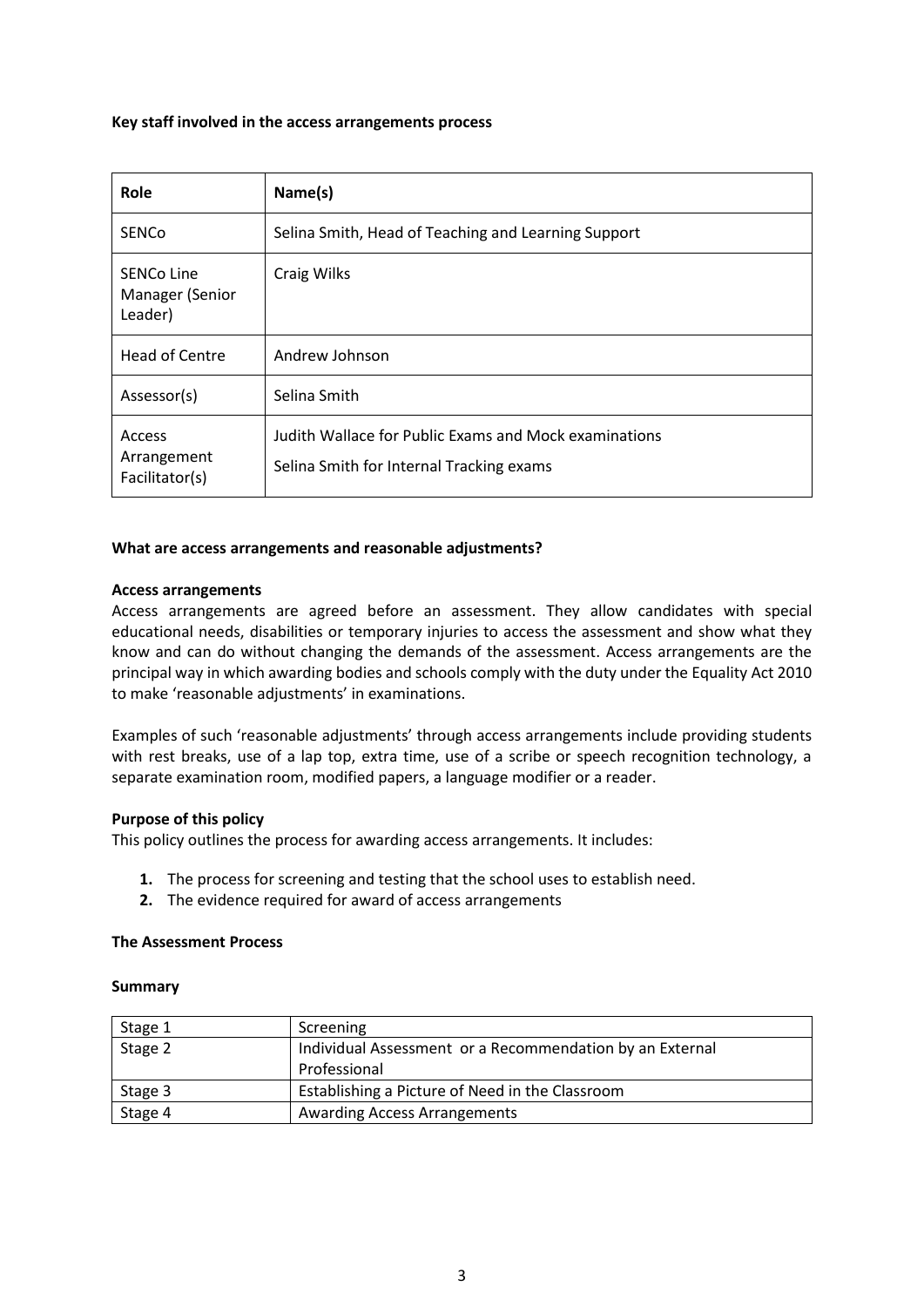#### <span id="page-3-0"></span>**Stage 1 – Screening**

In Upper 4 (Year 9) students are screened by the Teaching and Learning Support Department. Students who score at least one below-average literacy score will be eligible for a one-to-one cognitive assessment. Alternatively, other evidence, such as concerns raised by teachers or consistent underachievement in tracking tests, would also indicate that further assessment would be appropriate. Parental permission will be sought before one-to-one individual assessments take place.

#### <span id="page-3-1"></span>**Stage 2 – Individual Assessment**

#### **Who conducts individual assessments?**

Assessments are conducted by an appropriately qualified individual: either a member of the school staff who holds the appropriate qualification or an appropriately qualified professional (e.g. an educational psychologist) with whom the school has a working relationship. Please note:

#### *"A privately commissioned assessment carried out without prior consultation with the centre cannot be used to award access arrangements and cannot be used to process an application using Access arrangements online."[JCQ]*

Any need identified by testing must also be shown to be evident in a student's performance in the classroom (see section 3) if an exam concession is to be granted.

#### <span id="page-3-2"></span>**Alternative Stage 2 – Recommendations by External Professionals**

An external medical professional may also recommend access arrangements, including extra time, when students have a substantial impairment.

Document(s) from an appropriately qualified professional must be submitted confirming that the Candidate has persistent/significant difficulties and is disabled within the definition of the Equality Act 2010. Such documents include those from:

- CAMHS
- A registered psychologist/the Local Authority Educational Psychology Service
- A Psychiatrist
- A hospital consultant (not a GP)/Local Authority specialist service
- An Occupational Therapist specialising in Children
- A speech and language therapist
- The Local Authority through a statement of SEN or EHCP relating to the Candidate's secondary education**.**

As with access arrangements suggested through cognitive assessment, the proposed arrangement must be supported by evidence of need in the classroom (see section 3). The SENCO must also have considered supervised rest breaks before applying extra time.

#### <span id="page-3-3"></span>**Stage 3 – Establishing a Picture of Need in the Classroom**

In addition to the evidence gathered in stage two, the school must also provide evidence to show that a student's need is evident in their normal way of working (for example in class, in tests and exams and in written work) if an access arrangement is to be granted. The only exception to this is where an arrangement is put in place because of a temporary injury or impairment.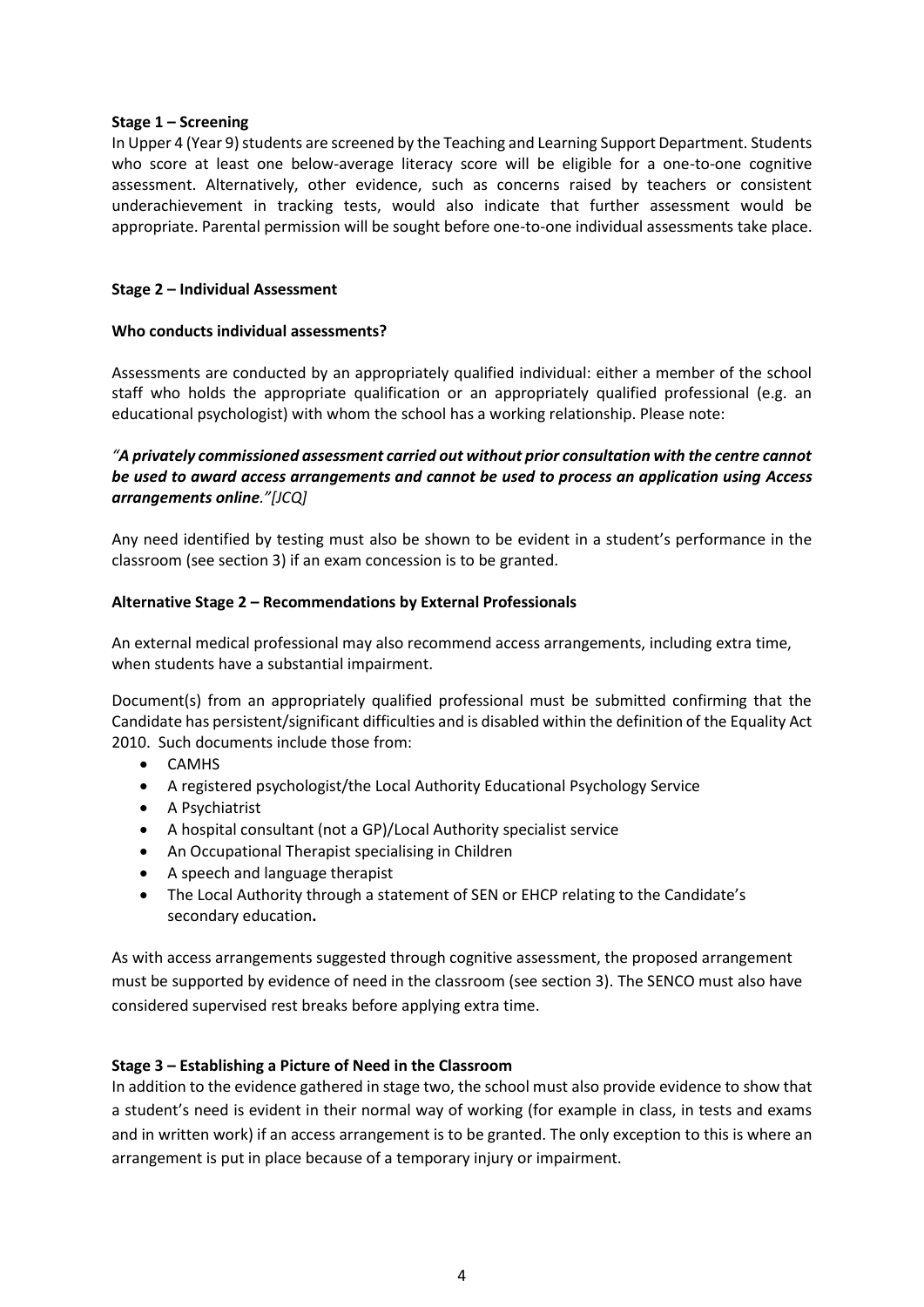#### <span id="page-4-0"></span>**Stage 4 – Awarding Concessions**

Exam Concessions for which the School has to make an Application to the Joint Council on Qualifications (JCQ).

This section explains the procedure for securing exam concessions for which an application has to be made to the JCQ

#### **What cognitive assessment results entitle students to extra time?**

A student who scores two below-average standardised scores (below 85) or one below-average and one low-average score, which relate to two different areas of speed of working or cognitive processing, meets the threshold for access arrangements. The student may be entitled to extra time in examinations (usually of 25%), provided this is supported by evidence of such a need in a student's normal way of working.

Sixth Form students who achieve such scores in school testing are also encouraged to have a further assessment with an Educational Psychologist who has a working relationship with the school.

#### **What other evidence entitles a student to extra time?**

Alternatively, a recommendation by an external professional will result in extra time for a student if this is supported by evidence from the classroom of such a need in a student's normal way of working. The SENCO must have considered supervised rest breaks before applying extra time.

#### **What other Access Arrangements can the JCQ grant?**

If a student has significant needs, the school can apply to JCQ for the following access arrangements. The exact criteria that must be met for the award of these arrangements are set out in the JCQ Access Arrangements and Reasonable Adjustment Policy

- 50% or more extra time
- A computer reader or reader
- A scribe or speech recognition technology
- A language modifier
- A practical assistant
- Modified papers
- (JCQ Policy link[: https://www.jcq.org.uk/wp-content/uploads/2021/08/AA\\_regs\\_21-](https://www.jcq.org.uk/wp-content/uploads/2021/08/AA_regs_21-22_v11.pdf) [22\\_v11.pdf](https://www.jcq.org.uk/wp-content/uploads/2021/08/AA_regs_21-22_v11.pdf))

#### <span id="page-4-1"></span>**The procedure for students who have an access arrangement moving from GCSE to A Level**

No further assessment is required for a student to retain their access arrangement when moving between GCSE and A level; however, a student must meet the current published criteria for a particular access arrangement if it is to be retained.

#### <span id="page-4-2"></span>**Access Arrangements not granted by JCQ What other access arrangements can the school grant?**

A candidate who does not meet the criteria outlined for JCQ access arrangements, but who still demonstrates a need through the evidence collected in stages 1,2 and 3 may be awarded one of the